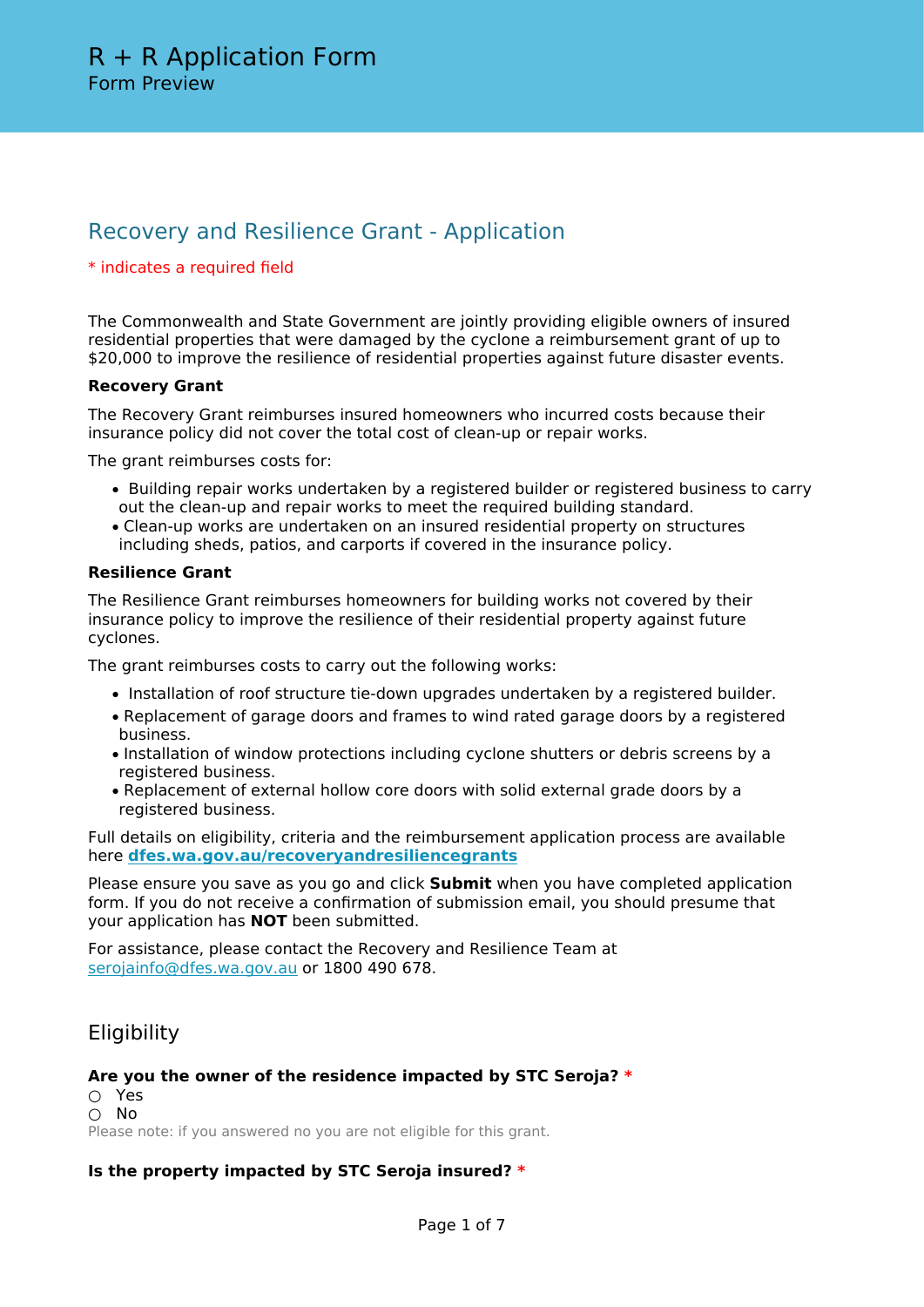○ Yes ○ No Please note: if you answered no you are not eligible for this grant.

### **Which Local Government Area is your property in? \***

- O Shire of Carnamah △ Shire of Koorda<br>
Shire of Canarvon △ Shire of Mingen
- 
- Shire of Chapman Valley
- 
- 
- 
- Shire of Dandaragan Shire of Perenjori ○ City of Greater Geraldton
- 
- 
- Shire of Mingenew<br>○ Shire of Morawa
- 
- Shire of Coorow Shire of Mount Marshall<br>○ Shire of Dalwallinu △ Shire of Northampton
	- Shire of Northampton<br>○ Shire of Perenjori
	-
	-
- Shire of Irwin Shire of Three Springs
- $\bigcirc$  None of the above

Please note: if your residence was not in one of the 16 LGA's listed above you are not eligible for this grant.

## Contact Details and Prior STC Seroja Applications

### \* indicates a required field

### **Applicant \***

| . .<br>Title | First Name | Last Name |
|--------------|------------|-----------|
|              |            |           |

Please provide the address of the impacted property.

| <b>Street/Lot Number *</b> |  |
|----------------------------|--|
| <b>Street Name *</b>       |  |
|                            |  |
| Suburb *                   |  |
|                            |  |
| Post Code *                |  |
| Must be a number.          |  |
| Your email *               |  |
|                            |  |
| Your mobile phone number * |  |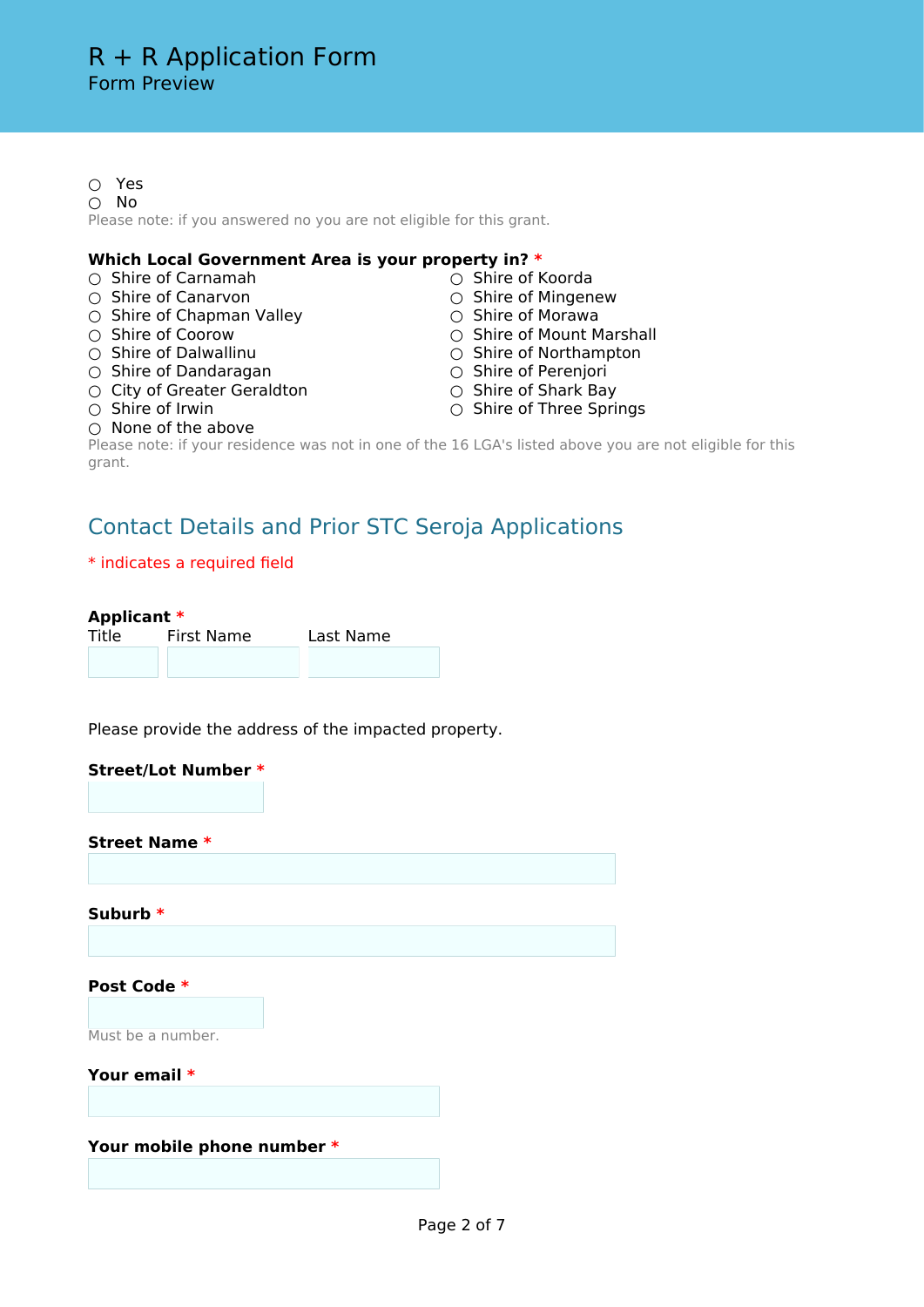#### **Alternate contact number**

## Prior STC Seroja Applications

Where possible, information will be taken from other STC Seroja applications to minimise the need for you to duplicate information previously provided.

Claiming grants from different sources will not impact your ability to submit an application for this grant.

## **Have you previously applied for the following STC Seroja assistance?**

□ STC Seroja - Primary Producer Recovery Grant (application reference will be CatC965-0000)

- ☐ Premier's Grant for Residential Relief (application reference will be Seroja0000Resident) ☐ No
- □ STC Seroja Small Business Recovery Grant
- □ STC Seroja Cultural and Heritage Clean-up and Repair Grant

## **If yes, please provide your application reference number.**

Please note

## Insurance Information

### \* indicates a required field

Insurer and Policy Details

## **Name of insurer \***

**Policy number \***

**Policy period \***

**Have you made a claim on your home building insurance policy? \***

○ Yes

○ No

Did Not Make a Claim

**Please advise why you did not make a claim. \***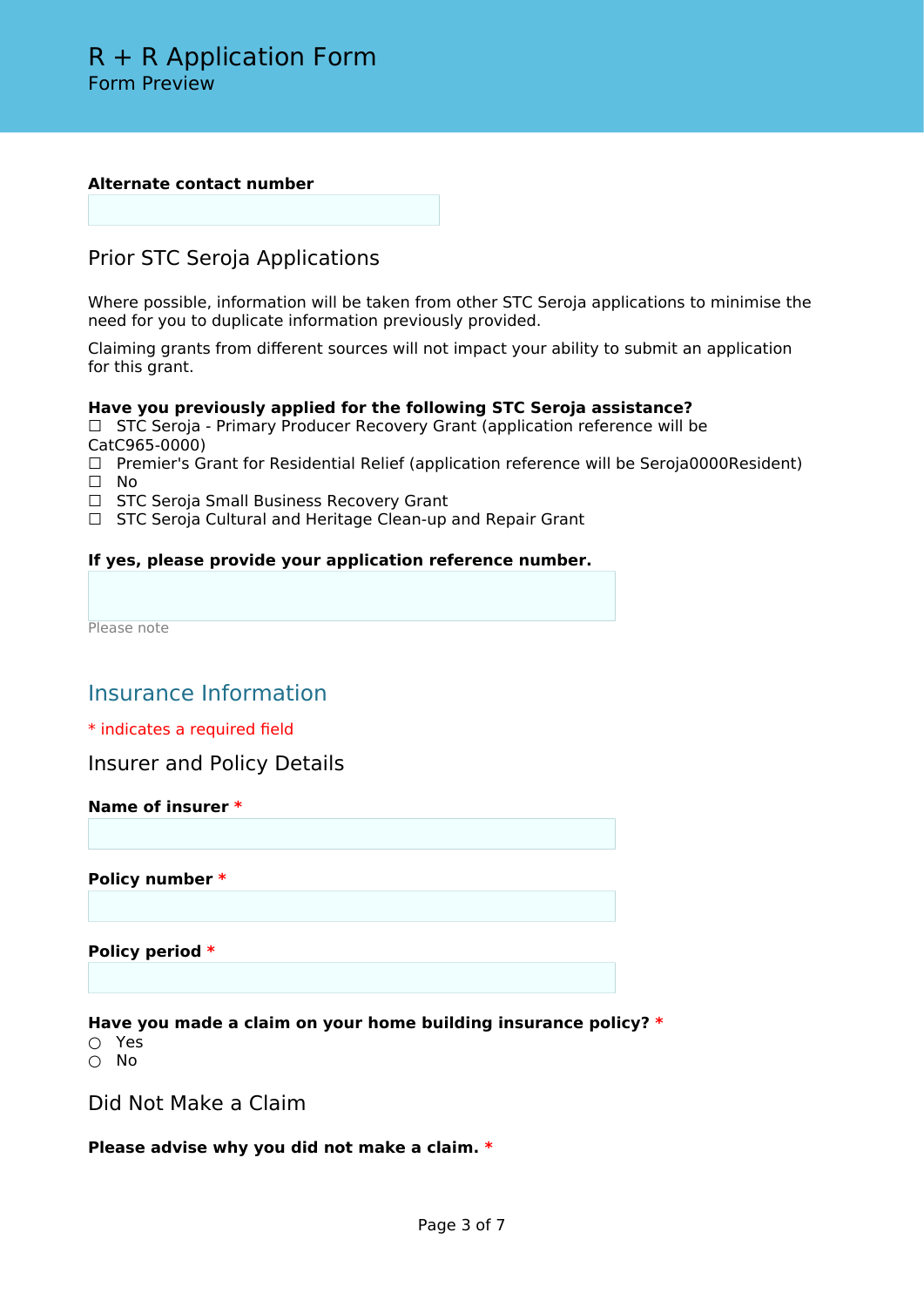Claim Details

**Claim Reference Number \***

**Claim Managers Name \***

**Claims Manager Phone Number \***

**Claims Manager Email Address \***

### **What is the status of your insurance claim? \***

- Pending (please detail outstanding issues)
- $\circ$  Declined (please advise reason for decline)
- Settled (please advise settlement details)

Please provide details in the Comments box below.

#### **Please upload any relevant documents here.** Attach a file:

## **If you have settled your claim, did you accept a cash settlement or accept the proposed works to be undertaken by the insurer? \***

- Cash settlement
- $\bigcirc$  Proposed works to be undertaken by the insurer
- Both

### **Comments:**

**Do you expect that your insurance will cover the full cost of your repair costs? \***

- Yes
- No

**If no, what out-of-pocket expenses will/have you incurred?**

Word count: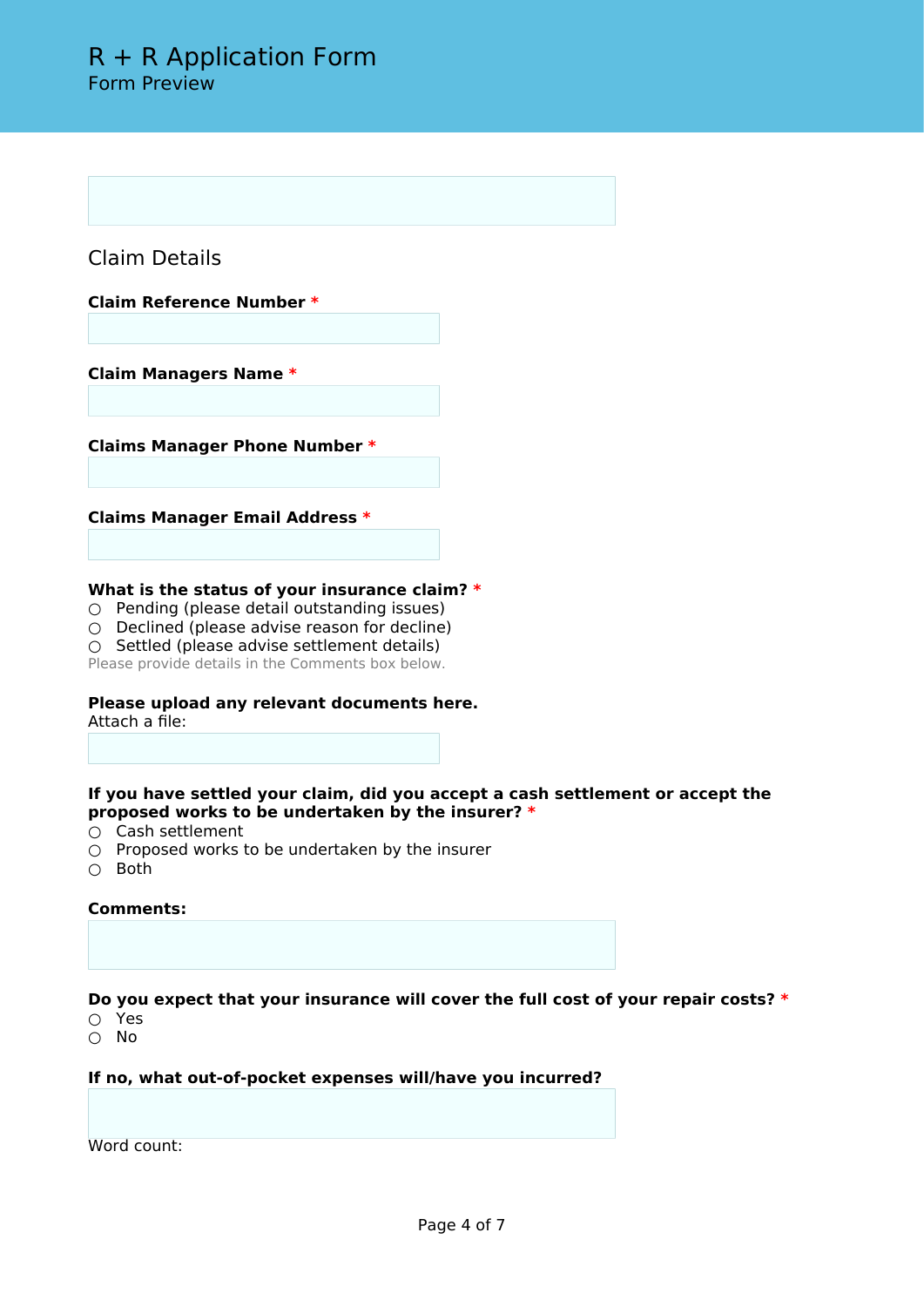# General Intent of Works

## \* indicates a required field

If you are unable to provide any of the information requested below a member of the Resilience and Recovery Team will contact you to discuss how the information might be obtained or other options.

### **Will you require assistance with clean-up and repairs? \***

- Yes, clean-up assistance
- Yes, repairs
- Yes, both
- Not applicable

### **Does the damage to your residence involve asbestos?**

- Yes
- No

## **Please indicate which areas of your residence require repairs: \***

- □ Ceiling
- □ Walls
- □ Windows
- □ Doors
- □ Electrical

| $\Box$ Garage   |  |
|-----------------|--|
| $\Box$ Carport  |  |
| $\Box$ Shed     |  |
| $\square$ Floor |  |
| $\Box$ Other:   |  |
|                 |  |

## **Were, or are, roofing repairs required at your property? \***

- $\bigcirc$  Roofing repairs required
- Roofing repairs in progress
- Roofing repairs completed
- Unsure
- No

### **Please provide a brief summary of the repairs that are required or have been undertaken. \***

## **Have you contacted your Local Government in relation to building approvals and permits? \***

- Yes
- No

## **If yes, have any approvals or permits been granted? \***

- Yes
- No

### **Please provide details.**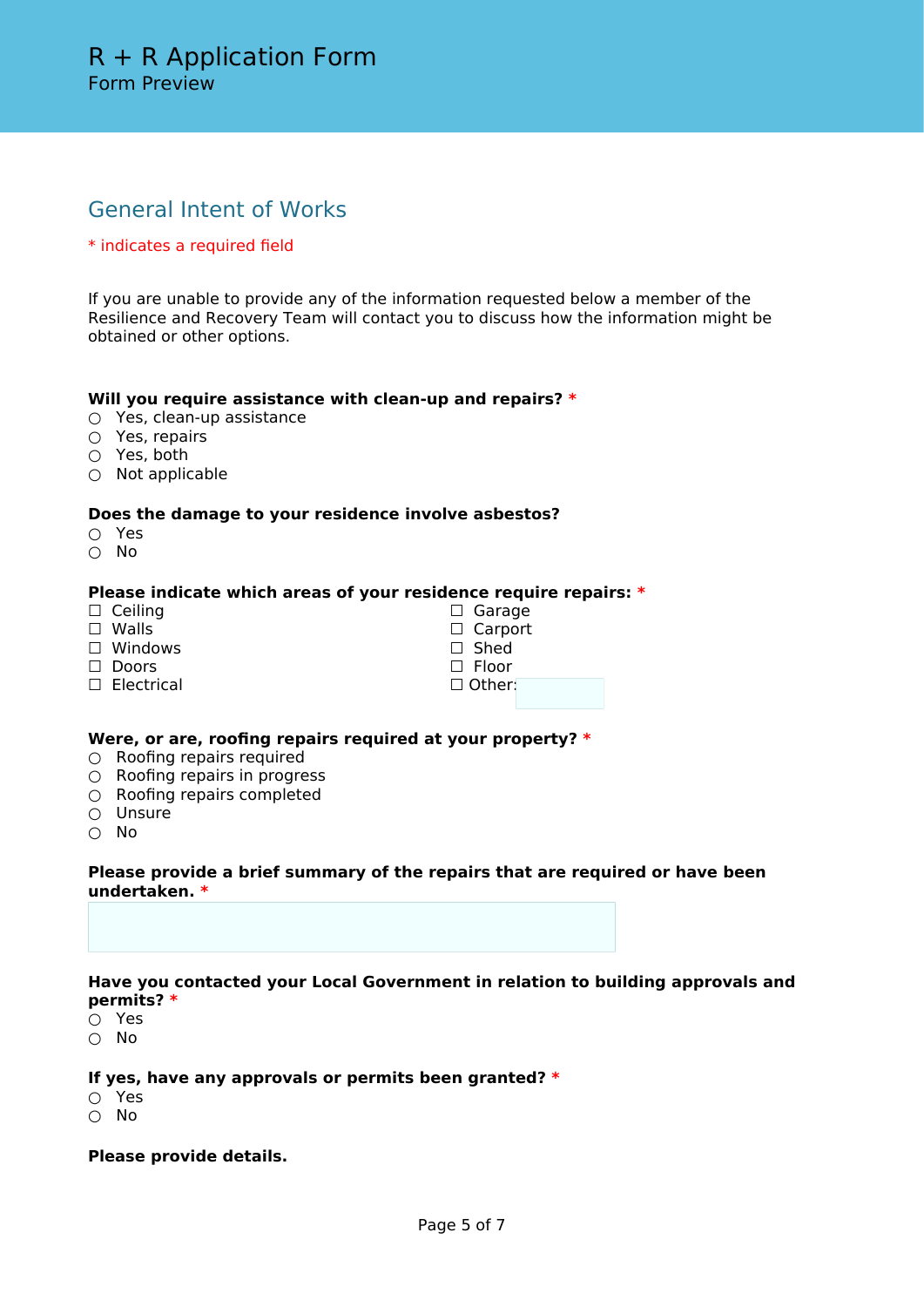#### **Are you interested in making upgrades to your home to make it more resilient to future disaster events? \***

- Yes
- No

**If yes, what resilience works would you like to include?**

- □ Roof structure/Tie downs
- □ Garage doors
- □ Window protection
- □ External solid doors

**Please provide any other information you think is relevant to your situation.**

**If you have not previously submitted an application relating to STC Seroja you can upload evidence of damage to your residence here.** Attach a file:

Please include photos, reports from builders and engineers, Scope of Works, etc.

## **Declaration**

### \* indicates a required field

Any person who knowingly and with intent to defraud the WA Government, submits an application for assistance containing any materially false information, or conceals for the purpose of misleading information concerning any fact material thereto, commits a fraudulent act, which is an offence under the Criminal Code (WA).

**I declare the information provided in this application and attachments, and any details subsequently provided, is true and correct. \***

○ I confirm

**I declare I am the owner of the property damaged by STC Seroja listed on this application. \***

○ I confirm

**I authorise the Department of Fire and Emergency Services to seek any additional relevant information it may require to process this application. \*** ○ I consent

**I hereby request and authorise any parties to supply such information as requested by the Department of Fire and Emergency Services. \***

○ I consent